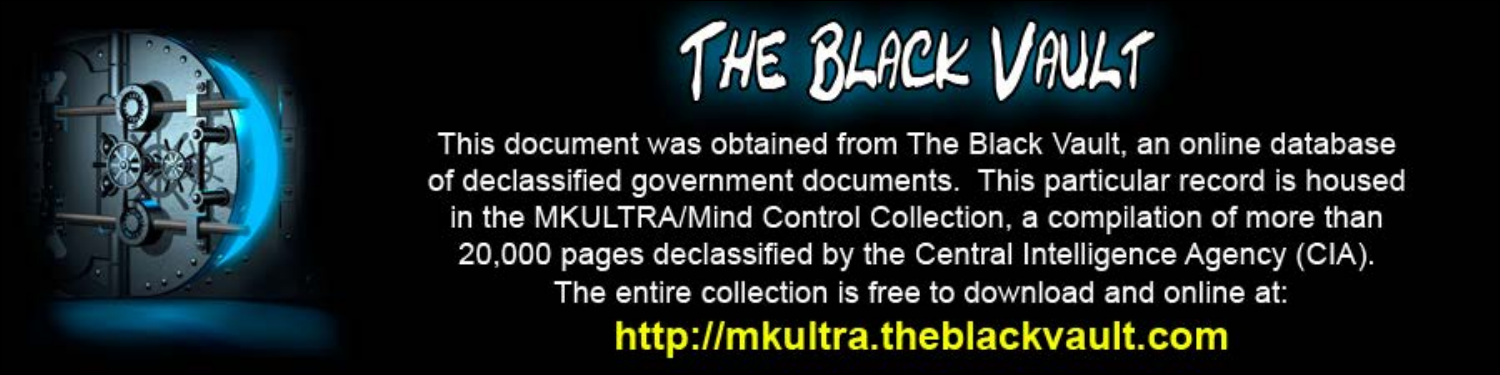is decorrent engelshoof, erre <del>⋼౽౽ఄ౽౽౾౷౷౻౷</del>౽౹౸ౚ౸ <u>יה אי</u> **With 25 200 25 Kill** Nemorandum UNITED STATES GOVERNMENT SECRET DATE: 13 March 1951 : Deputy Director, Plans TO FROM : Assistant Director for Scientific Intelligenco SUBJECT: Spacial Interrogations IFERENCE: Memo. AD/SI to DD/P dated 12 February 1951 Memo. DD/P to AD/SI dated 26 February 1951 Reference subject matter was discussed at a meeting of 9 March 1951 by OSO, OPC, I&SS and OSI and the following recommendations concerning this program were agreed upon. The full development of a program in the field of  $a_{\bullet}$ Special Interrogations should be undertaken immediately. To insure cooperation from IAC Agencies, the prinb. cipal members of the IAC should be briefed concerning CIA interest in this field for the exchange of information and the coordination of related programs presently being conducted by IAC Agencies. It was agreed that the development of the Special Interrogation Program should be organized as follows: ు౾≖ Appointment of a Coordinator (action man) where A. authority over all aspects of this program for coordinations development and experimentation. Establishment of a panel of qualified professional personnel to evaluate possibilities and give direction in the field of research and experimentation for the development of this program. To establish full coordination with IAC Agencies and determine their activities in related fields which might supplement or be utilized for research and experimentation purposes as determined necessary by OSI. To establish, if necessary, projects for research with clinical or laboratory facilities on aspects of this program as determined necessary by the Coordinator and Panel. To give direction to the field interrogation teeps on types of

experiments to be conducted and to provide the teams with developed information on drugs, hypnosis, and other means of interrogation for field experimental purposes.

المحاربي والمروم وسأملح يحافظه والتاريخ المتحارث كالحجم المالي المستعمر المستقلة المستورد المستورد المستقل المستعمر المستعمر المستعمر المستعمر المستعمر المستعمر المستعمر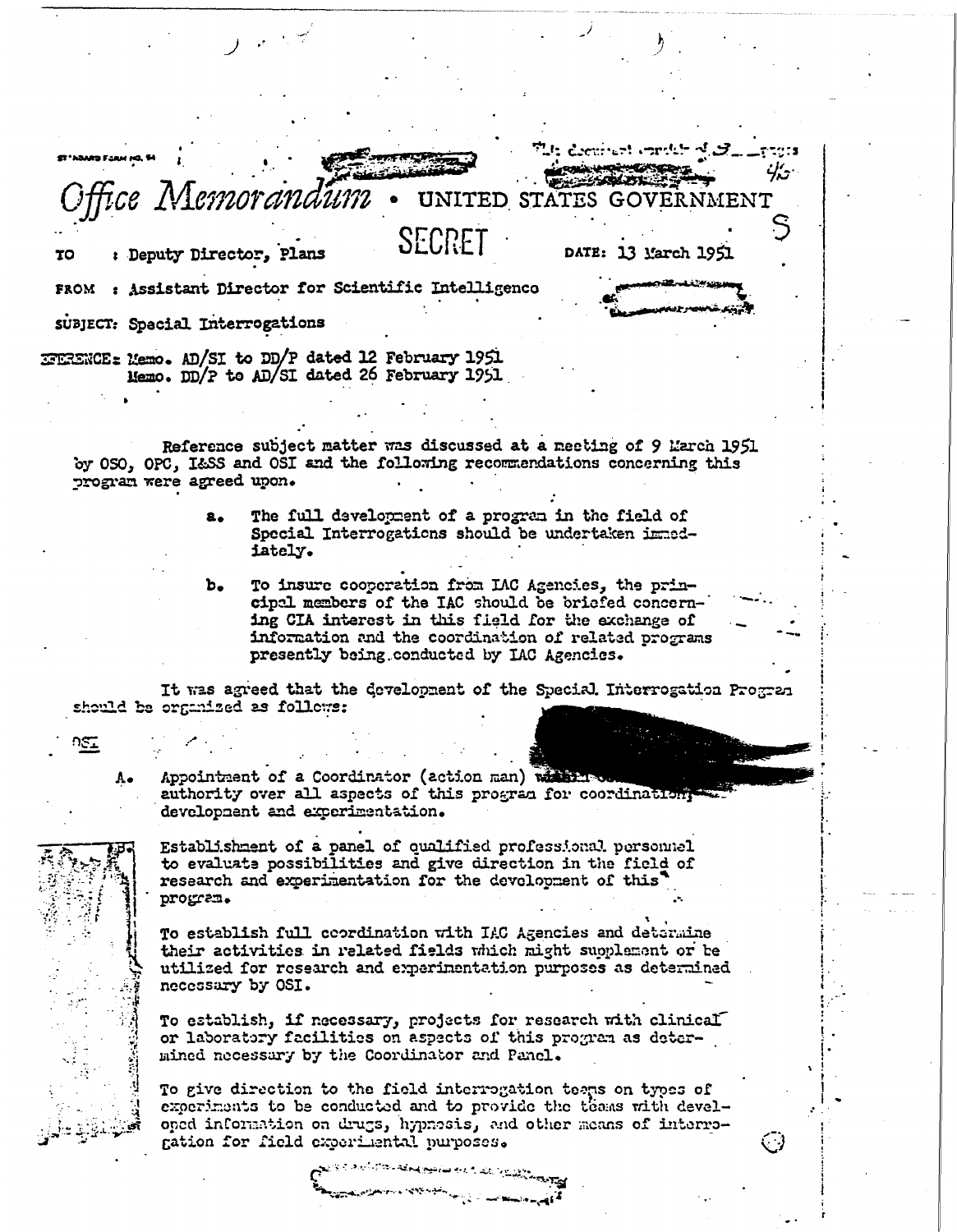To receive from I & SS and field interrogation teams informa- $F_{\bullet}$ tion on techniques and clinical reports developed from field experiments.

## $I$  & SS

Under the general direction of the OSI Coordinator I & SS will be responsible for:

i/c

Recruitment of interrogation teams for OSO, OPC and I&SS and training in the fields of:

| Polygraph    | Psychological Interrogation |
|--------------|-----------------------------|
| . . Hypnosis | Technical Interrogation     |
| Drugs        | <b>Team Coordination</b>    |

Such recruits are to be carried on the T/O's of the office concerned.

Upon completion of training, the teams to be assigned to OPC or  $B<sub>o</sub>$ 050 for use at European or Far East bases for practical experience utilizing aliens as subjects.

## 0SO-OPC

Under the general direction of the OSI Coordinator will:

- Supply I & SS with any available qualified personnel for training  $A$ and organization into field interregation teams.
- Assign, upon completion of training, the teans to appropriate  $B_{\bullet}$ operating bases overseas for team experimental operating purposes. **NES STATES TO A STATE OF THE STATE OF THE CASE OF THE STATE OF THE STATE OF THE STATE OF THE STATE OF THE STATE**
- Conduct at the overseas bases operational experiments utilizing  $\mathbf{C}$ . aliens as subjects in the following phases of activity.
	- Operational interrogations on a case basis ı. as requested by OSO-OPC.
	- $2.$ Interrogation of defectors and alien contract personnel to determine bona fides and for intelligence purposss.
	- 3. Experimental interrogations utilizing all types of techniques.
	- $\mathbf{h}_{\bullet}$ Experiments to determine the possibilities of positive (post-hypnotic) control of individuals for operational purposes.